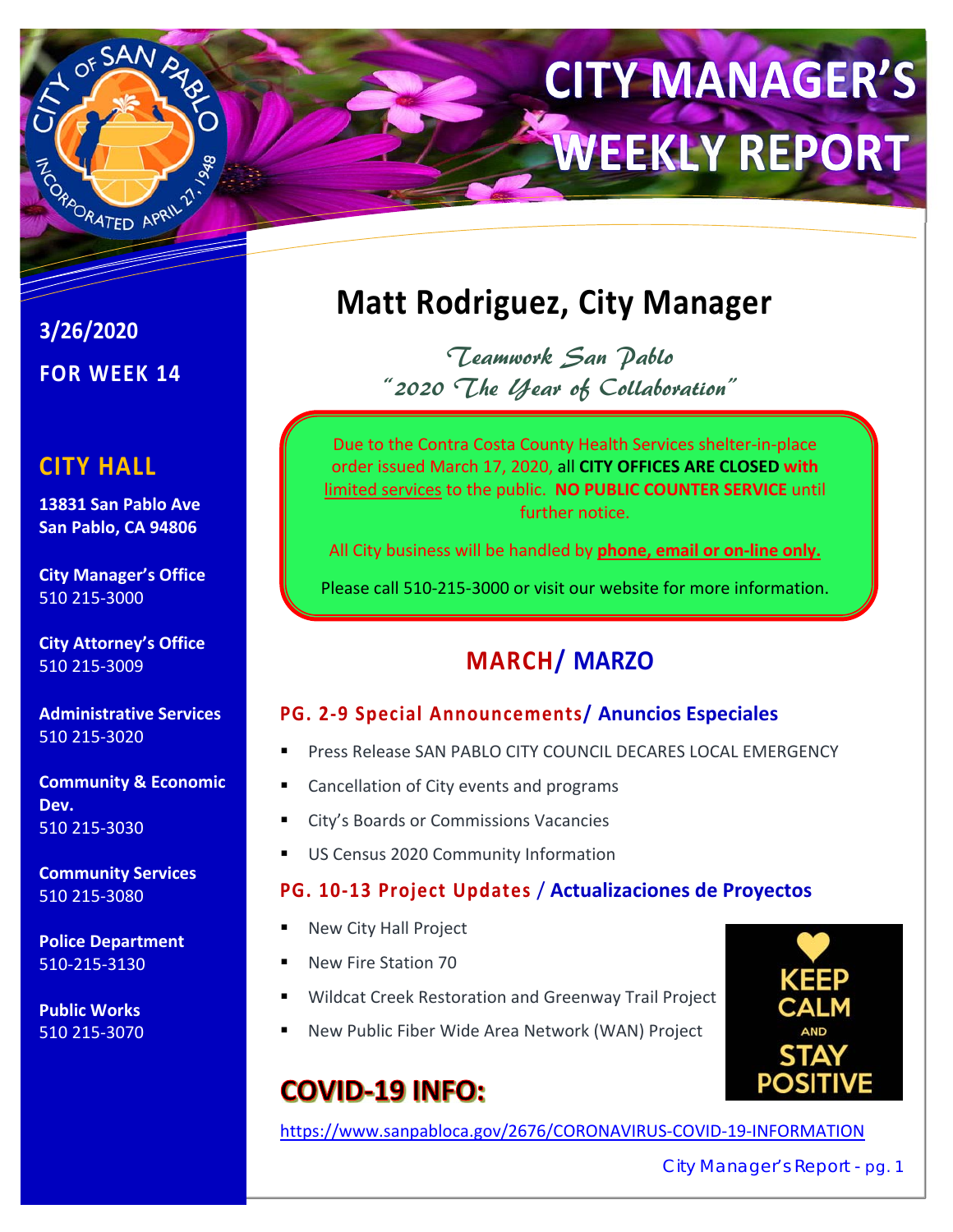### **FOLLOW US ON SOCIAL MEDIA**

**Síguenos en las redes sociales** 

# facebook

https://www.facebook. com/sanpabloca/



https://twitter.com/Cit yofSanPablo



https://www.instagram .com/cityofsanpablo\_ca /?hl=en



https://nextdoor.com/n eighborhood/sanpablo‐ ‐san‐pablo‐‐ca/

> **E‐Newsletter**  send your email address to: Feedback@ sanpabloca.gov



https://www.sanpabloc a.gov/2676/CORONAVI RUS‐COVID‐19‐ INFORMATION

# **SPECIAL ANNOUNCEMENTS**

**For Immediate Release: Reina Schwartz, Assistant City Manager Office: (510) 215‐3003; Mobile: (916) 804‐8367** 

**www.sanpabloca.gov**

#### **SAN PABLO CITY COUNCIL DECARES LOCAL EMERGENCY AND LAUNCHES MODIFIED CITY OPERATIONS PLAN, EFFECTIVE MARCH 16, 2020**

(San Pablo, CA, March 17, 2020) On March 16, 2020, the City of San Pablo City Council declared a state of local emergency by adoption of Resolution No. 2002‐034 following the recent shelter-in-place order issued by six (6) Bay Area County Public Health Directors, effective March 17, 2020 until April 7, 2020, due to efforts to contain the novel coronavirus COVID‐19 viral outbreak, with duties and powers pursuant to State Government Code section 8558 and 8630, and San Pablo Municipal Code Requirements Section 2.36.

**"The local emergency declaration will enable the City to activate its Emergency Operations Center, and transform City Operations to an "essential services" mode of operation with closure of non‐essential City facilities, limited public services, and designation of all City employees as local disaster workers in response to the coronavirus COVID‐19 pandemic." stated San Pablo City Manager Matt Rodriguez, acting as the City's designated Emergency Services Director. "Our intention is to ensure all County public health protective and preventative measures are instituted for City Operations in order to protect the public, City employees and first responders."** 

The City is also instituting social distancing guidelines for its Modified City Operations Plan with all City facilities closed to the public. Police Department and first responder/patrol services remain a priority service, with other limited City services provided to the public at this time. More information can be found at the City's website: www.sanpabloca.gov Or, please contact the City Manager's Office directly at: (510) 215‐3000 for general information.

All Modified City Operations will be subject to guidelines and directives from the Centers for Disease Control and Prevention, State of California, and local County Public Health Officer issued to date.

The City will continue to assess City Operations and services on a daily basis prior to the April 7, 2020 pursuant to the shelter‐in‐place order issued yesterday by Bay Area County Public Health Directors. All City Business is encouraged by email, on‐line and phone with the public until further notice.

**RESOLUCION:https://www.sanpabloca.gov/DocumentCenter/View/12857/RES‐ 2020‐034‐Declaration‐of‐Local‐Emergency‐COVID‐19**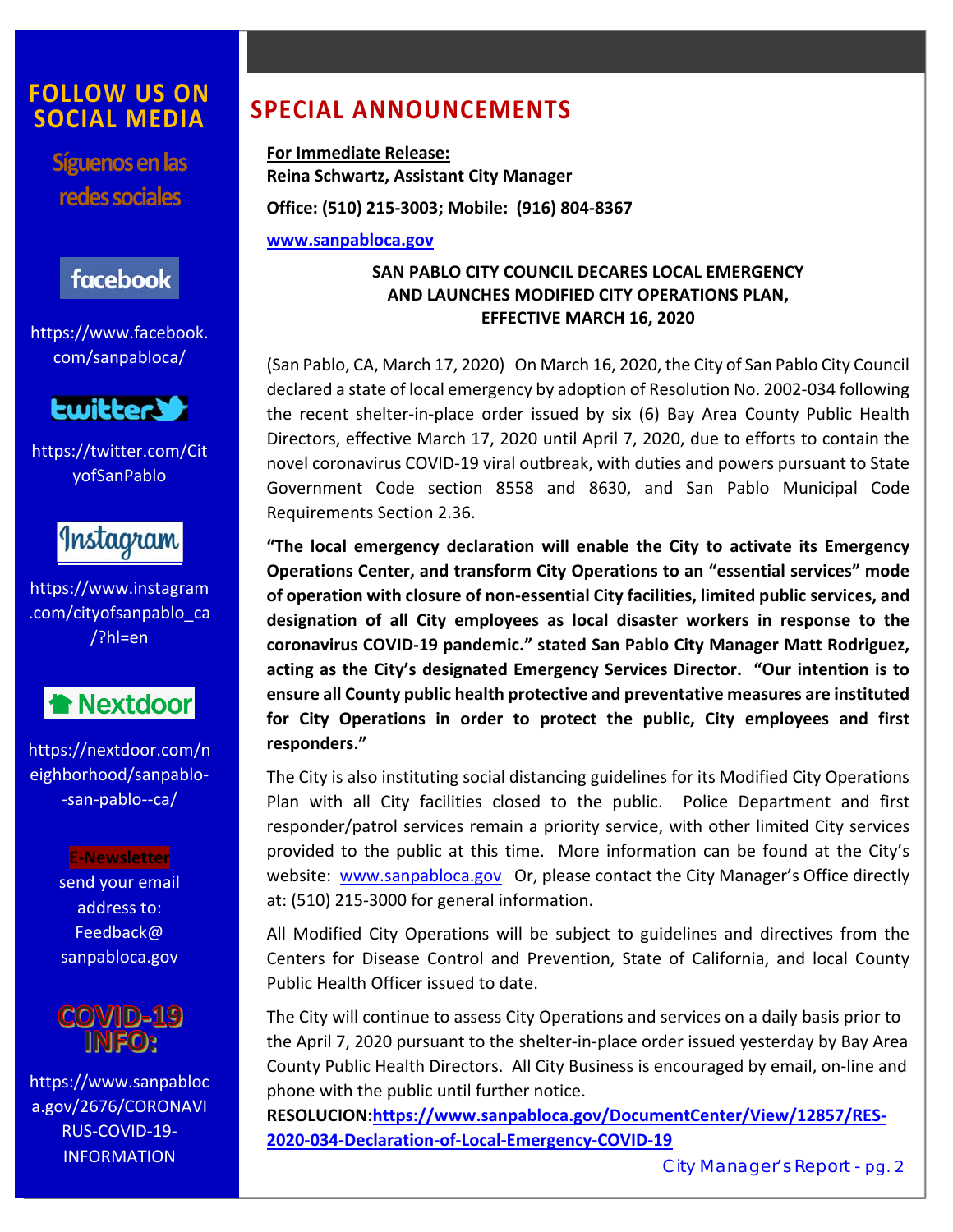### **PUBLIC MEETINGS**

**Reuniones Publicas** 

**13831 San Pablo Ave**  unless otherwise indicated

**a menos que se indique lo contrario** 

**No Public Meetings This Week** 

**No hay Reuniones Publicas Esta Semena.** 

**\*\*\*\*\*\*\*\*\*\*\*\*\*\*\*** 

**Sign up for our e‐ newsletter!** 

**Simply send your email address to:**

**¡Suscríbase a nuestro boletín electrónico!** 

**Simplemente envia su correo electrónico a:** 

feedback@ sanpabloca.gov



https://www.sanpabloca.g ov/2676/CORONAVIRUS‐ COVID‐19‐INFORMATION

# **ANUNCIOS ESPECIALES**

#### **Para publicación inmediata:**

Reina Schwartz, Asistente del Gerente Municipal Oficina: (510) 215‐3003; Móvil: (916) 804‐8367 www.sanpabloca.gov

#### **AYUNTAMIENTO DE SAN PABLO DECLARA EMERGENCIA LOCAL Y LANZA EL PLAN MODIFICADO DE OPERACIONES EN LA CIUDAD, VIGENTE EL 16 DE MARZO DE 2020**

(San Pablo, CA, 17 de marzo de 2020) El 16 de marzo de 2020, el Concejo Municipal de la Ciudad de San Pablo declaró un estado de emergencia local mediante la adopción de la Resolución No. 2002‐034 tras la reciente orden‐derefugio emitida por seis (6) Directores de Salud Pública del Condado del Área de la Bahía, en vigencia desde el 17 de marzo de 2020 hasta el 7 de abril de 2020, debido a los esfuerzos para contener el nuevo brote viral del coronavirus COVID‐19, con deberes y poderes de conformidad con las secciones 8558 y 8630 del Código de Gobierno del Estado, y los Requisitos del Código Municipal de San Pablo, Sección 2.36.

**"La declaración de emergencia local permitirá a la Ciudad activar su Centro de Operaciones de Emergencia y transformar las Operaciones de la Ciudad en un modo de operación de "servicios esenciales" con el cierre de instalaciones no esenciales de la Ciudad, servicios públicos limitados y la designación de todos los empleados de la Ciudad como trabajadores de desastres locales en respuesta a la pandemia de coronavirus COVID‐19. " declaró el Gerente Municipal de San Pablo, Matt Rodríguez, actuando como el Director de Servicios de Emergencia designado de la ciudad. "Nuestra intención es garantizar que todas las medidas preventivas y protectoras de salud pública del condado se instituyan en las operaciones de la ciudad con el fin de proteger al público, a los empleados de la ciudad y personal de auxilio".** 

La Ciudad también está instituyendo normas de distanciamiento social para su Plan de Operaciones de la Ciudad Modificado con todas las instalaciones de la Ciudad cerradas al público. El Departamento de Policía y los servicios de primera respuesta/patrulla siguen siendo un servicio prioritario, con otros servicios limitados de la Ciudad proporcionados al público en este momento. Puede encontrar más información en el sitio web de la Ciudad: www.sanpabloca.gov O, comuníquese directamente con la Oficina del Gerente Municipal ‐de la Ciudad al: (510) 215‐3000 para obtener información general.

Todas las operaciones municipales modificadas estarán sujetas a las normas y directivas de los Centros para el Control y la Prevención de Enfermedades, el Estado de California y el Oficial de Salud Pública del Condado local emitido hasta la fecha.

La Ciudad continuará evaluando las Operaciones y los servicios de la Ciudad diariamente antes del 7 de abril de 2020 de conformidad con la orden‐de‐refugio emitida ayer por los Directores de Salud Pública del Condado de Bay Area. Se alenta que todos los asuntos relacionados con la ciudad sean por correo electrónico, via web, o por teléfono hasta nuevo aviso. **RESOLUCION: https://www.sanpabloca.gov/DocumentCenter/View/12870/RESO‐ 2020‐034‐SPANISH**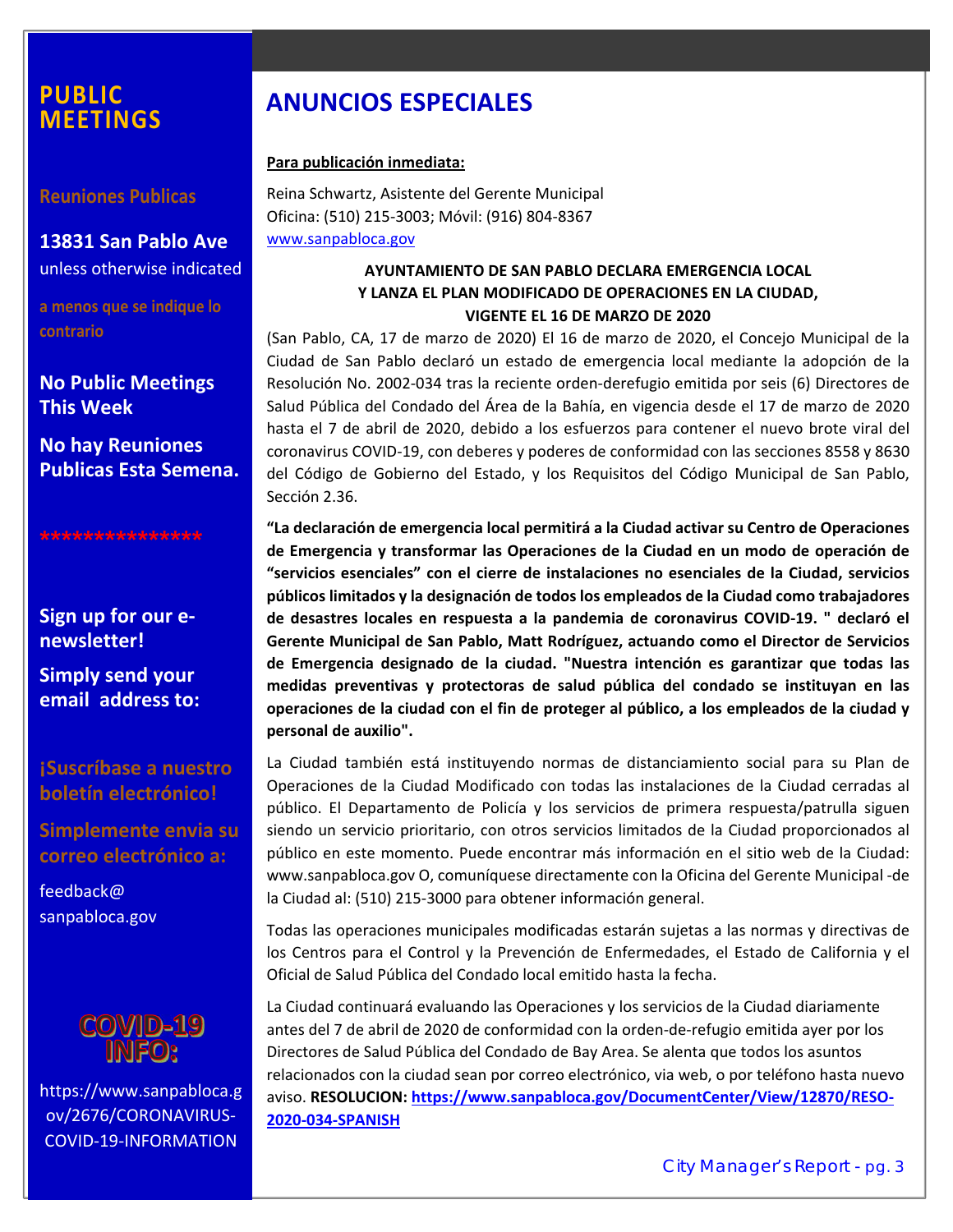# **COVID‐19**

**Social distancing in public means people:** 

>stay at home unless is absolutely necessary

>keep 6 feet apart from **others** 

>avoid physical greetings

>use tap and pay instead of cash

>avoid public gatherings and at risk groups

>practise good hygiene

**El distanciamiento social en público significa que las personas:** 

>quedarse en casa a menos que sea absolutamente necesario

>mantenerse a 6 pies de distancia de los demás

>evitar saludos físicos

>use tocar y pagar en lugar de efectivo

>evitar reuniones públicas y grupos en riesgo

>practicar buena higiene

# **COVID-19 INFO:**

https://www.sanpabloca.go v/2676/CORONAVIRUS‐ COVID‐19‐INFORMATION

#### **REVISED MODIFIED CITY OPERATIONS PLAN (SUBJECT TO ONGOING CHANGE BY CITY MANAGER)**

Please be advised the City Manager, acting as the City's Emergency Services Director, is providing this Modified City Operations Plan update issued today pursuant to SPMC requirements (2.36)

#### **REVISED MODIFIED CITY OPERATIONS:**

On March 19, 2020, the following Modified City Operations changes are in effect:

#### **GENERAL INFORMATION:**

#### **City website/dedicated COVID‐19 Webpage**

The City Manager's Office has set‐up a dedicated webpage for updated information on the City's on Modified City Operations, public closures, and other important information on the coronavirus COVID‐10 for public access/review. Please go the attached link at: https://www.sanpabloca.gov/2676/CORONAVIRUS‐COVID‐19‐INFORMATION

**\_\_\_\_\_\_\_\_\_\_\_\_\_\_\_\_\_\_\_\_\_\_\_\_\_\_\_\_\_\_\_\_\_\_\_\_\_\_\_\_\_\_\_\_\_\_\_\_\_\_\_\_\_\_\_\_\_\_\_\_\_\_\_\_\_\_\_\_\_\_\_\_\_** 

#### **City Parks and Playgrounds**

All City Parks and Trails are open for use. The playgrounds have been closed to reduce the opportunity for transmission of the COVID‐19 virus.

#### **Public Access to City Administrative Offices**

Exterior doors and public service counters shall remain CLOSED and will be locked to the public. City staff will limit access and schedule appointments as necessary for public counter business. Social distancing guidelines of 6 feet of separation must be followed for any City employee gatherings or any scheduled internal City meetings **at all times.** 

#### **CITY CLERK'S OFFICE**

#### **City Public Meetings**

All City Boards and Commission regular meetings remain CANCELLED until further notice. City staff are exploring teleconference options under the Governor's Executive Order No. N-29-20 issued on March 17, 2020 to comply with Brown Act requirements for the duration of this pandemic (See Attachment).  **The next regular City Council meeting is scheduled for Monday, April 6, 2020 at 6:00p.m.** More additional information to be provided prior to this scheduled meeting, including new procedures developed to ensure public participation and transparency.

**\_\_\_\_\_\_\_\_\_\_\_\_\_\_\_\_\_\_\_\_\_\_\_\_\_\_\_\_\_\_\_\_\_\_\_\_\_\_\_\_\_\_\_\_\_\_\_\_\_\_\_\_\_\_\_\_\_\_\_\_\_\_\_\_\_\_\_\_\_\_\_\_\_** 

#### **COMMUNITY & ECONOMIC DEVELOPMENT/PUBLIC WORKS DEPARTMENT**

 $\div$  The public counters for the City Departments of Community & Economic Development and Public Works will be closed **effective March 16, 2020**, until further notice. All City Department communications will be done via email and telephone only.

 A drop‐box for plans, applications, license renewals, etc. will be placed outside the door of Building 3, 13831 San Pablo Avenue, San Pablo. These will be picked-up regularly.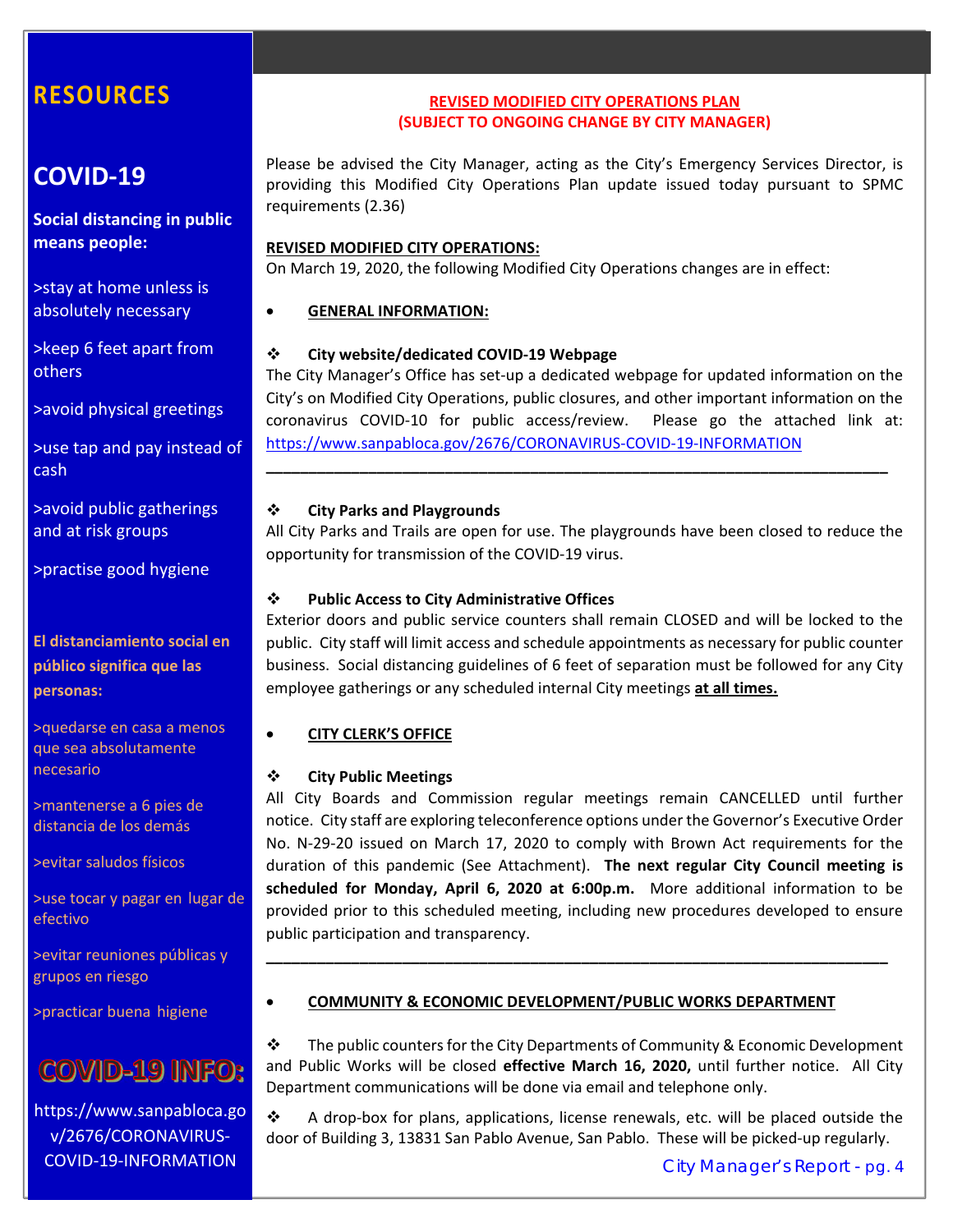# **COVID‐19**

#### General guidance:

>Frequently wash your hands with soap and water for at least 20 seconds.

>When soap and running water are unavailable, use an alcohol‐based hand rub with at least 60% alcohol.

>Avoid touching your eyes, nose, or mouth with unwashed hands.

>Avoid close contact with people who are sick.

Orientación general:

>Lávese las manos con frecuencia con agua y jabón durante al menos 20 segundos.

>Cuando el agua corriente y el jabón no estén disponibles, use un desinfectante para manos a base de alcohol con al menos 60% de alcohol.

>Evite tocarse los ojos, la nariz o la boca con las manos sin lavar.

>Evitar el contacto cercano con personas que están enfermas.

# **COVID-19 INFO:**

https://www.sanpabloca.go v/2676/CORONAVIRUS‐ COVID‐19‐INFORMATION

#### **REVISED MODIFIED CITY OPERATIONS PLAN (continued)**

- For additional information, please contact the following via email or phone:
	- Planning: (510) 215‐3030 / Planning@sanpabloca.gov
	- Building: (510) 215‐3030 / Building@sanpabloca.gov
	- Business License: (510) 215‐3030 / Businesslicense@sanpabloca.gov
	- Public Works/Engineering: (510) 215‐3060/ PWEngineering@sanpabloca.gov

 Building Division and Public Works Inspections will be limited to Tuesdays and Thursdays Only, with non‐essential and non‐emergency inspections being postponed to a later date.

Public Works inspections are by appointment only. Please call (510) 215‐3060.

 Residential Health & Safety Inspections: No inspections until further notice, effective March 16, 2020.

#### **COMMUNITY SERVICES DEPARTMENT:**

#### **City Private Facility Reservations**

All private City facility reservations (building and fields) are hereby CANCELLED until further notice, with all refunds of City application and reservation fees authorized to applicants. Members of the public who have active facility reservations, please contact: Joann Pulido, 510‐215‐3085.

#### **City Community Center and Senior Centers**

The San Pablo Community Center, Church Lane Senior Center, and Davis Park Senior Centers are hereby CLOSED until further notice, **effective March 16, 2020.** 

#### **Community Services/Recreation Events, Programs & Services/Social Trips**

All City‐provided activities, classes, programs and services provided by the City's Community Services Department are **CANCELLED** until further notice. Members of the public who have active classes and reservations, please contact: Recreation staff at 510‐215‐3080.

#### **Senior Meal and Nutrition Programs (in conjunction with Contra Costa County)**

**\_\_\_\_\_\_\_\_\_\_\_\_\_\_\_\_\_\_\_\_\_\_\_\_\_\_\_\_\_\_\_\_\_\_\_\_\_\_\_\_\_\_\_\_\_\_\_\_\_\_\_\_\_\_\_\_\_\_\_\_\_\_\_\_\_\_\_\_\_\_\_\_\_** 

Location: Church Lane Senior Center; 1943 Church Lane; Currently Tuesdays Only: 11:45am‐ 12:45pm. Once a week pick‐up for 7 days of frozen meals. Reservations must be made the Monday before Tuesday scheduled pick‐up by 12:30pm. More Information: 510‐215‐3098 or email: seniors@sanpabloca.gov.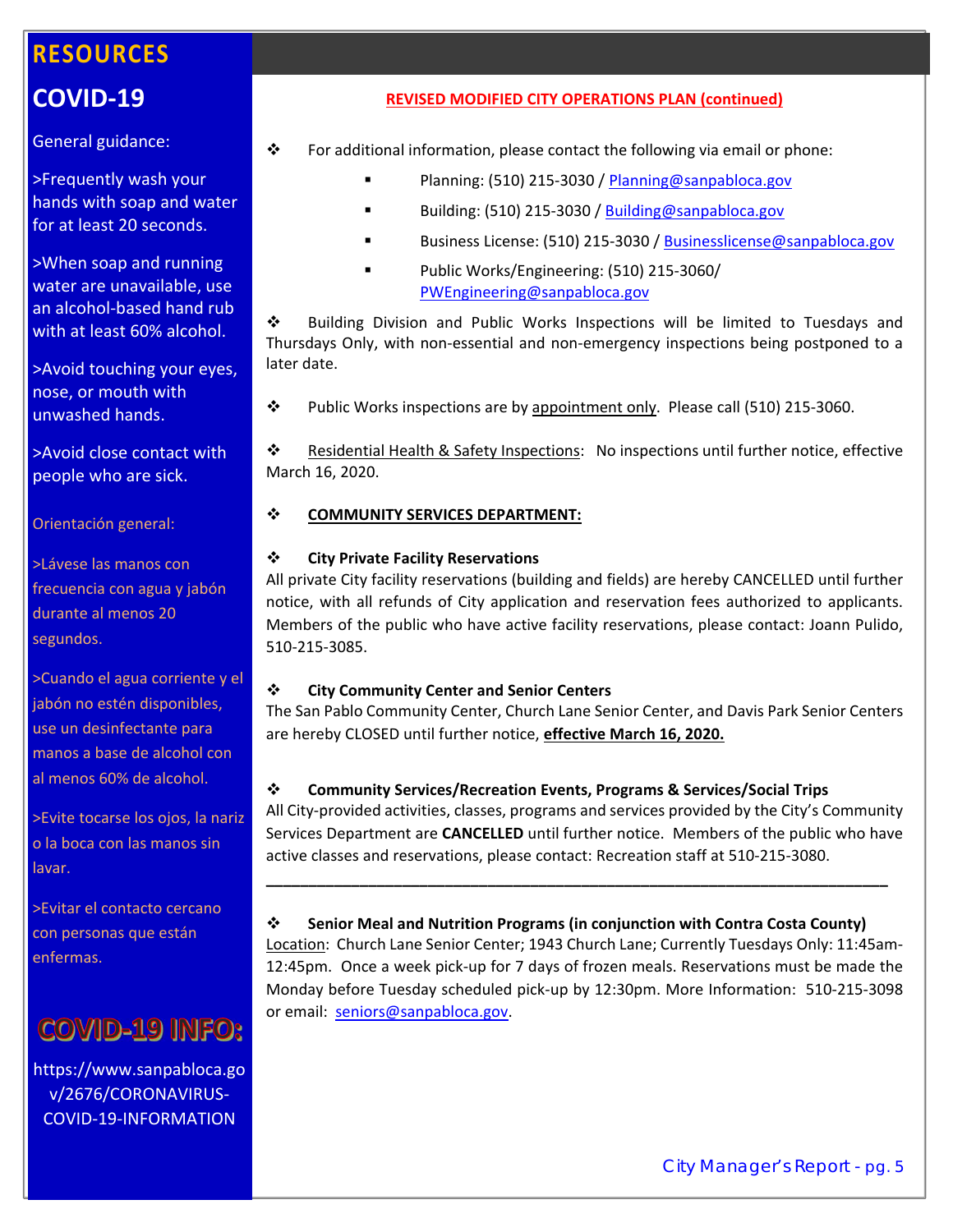

**Non‐Emergency Police Dispatch Number** 

**(510) 724‐1111** 

**San Pablo Police Department Lobby Phone** 

**(510) 215‐3130** 

#### **\*\*\*\*\*\*\*\*\*\*\*\*\*\*\***

# **Stay Informed!**

**Manténgase informado!** 

**The Centers for Disease Control and Prevention CDC** 

https://www.cdc.gov/ coronavirus/2019‐ ncov/cases‐ updates/cases‐in‐ us.html

# **COVID-19 INFO:**

https://www.sanpabloca.go v/2676/CORONAVIRUS‐ COVID‐19‐INFORMATION

#### **REVISED MODIFIED CITY OPERATIONS PLAN (continued)**

Meal Drop off is available (for a fee) to San Pablo Residents signed‐up for the transportation program. For more information on how to set that up, visit our City website https://www.sanpabloca.gov/1396/Transportation to fill out the application. Or, for more information, please contact: 510‐215‐3095.

For any questions, please contact: Zee DeLeon at 510‐215‐3096.

**Senior Food Bank:** Davis Park Senior Center, 1667 Folsom Ave;  $1<sup>st</sup>$  and  $3<sup>rd</sup>$  Fridays; 10am-11am; For more information and to sign up, please refer to City's website: https://www.sanpabloca.gov/1474/Senior‐Food‐Bank‐Program Or, for more information, please contact: 510‐215‐3090.

**Exammunity Produce Program:** Davis Park Parking lot, 1667 Folsom Ave;  $2^{nd}$  & 4<sup>th</sup> Friday; 12:00 noon - 1:00 pm

 **Food Assistance Program:** Davis Park Parking lot, 1667 Folsom Ave; 3<sup>rd</sup> Monday of each month; 10:00 am - 12:00 noon

 **Fresh Approach – Mobile Farmers' Market:**  San Pablo City Hall Parking Lot, 13831 San Pablo Avenue; Friday's Only; 10:00 am ‐2:00 pm.

#### **City Paratransit Programs (Medical Appointments, Grocery & Bank Trips Only)**  The San Pablo Paratransit Program will remain in service for medical appointments and essential services only; no emergency medical transport is available. For questions, please contact Maria Garcia at 510‐215‐3097.

#### **School Based Partnerships and San Pablo Youth Commission**

Any school‐based programs or services provided through the Team for Youth and Childhood Obesity Prevention Grant Programs are cancelled until further notice. Also, the San Pablo Youth Commission is suspended until further notice. For more information, please contact Jora Atienza‐Washington 510‐215‐3092.

For any additional concerns or questions, please contact me directly at (510) 215‐3016, or via email at: MattR@sanpabloca.gov. Or, if not available, please contact Assistant City Manager/Asst. Emergency Services Director Reina Schwartz at (510) 215‐3003, or via email at: ReinaS@sanpabloca.gov.

VIEW FULL REPORT ‐ REVISED MODIFIED CITY OPERATIONS PLAN:

https://www.sanpabloca.gov/DocumentCenter/View/12873/MEM‐Modified‐City‐ Operations‐Plan‐COVID‐19‐031920

City Manager's Report - pg. 6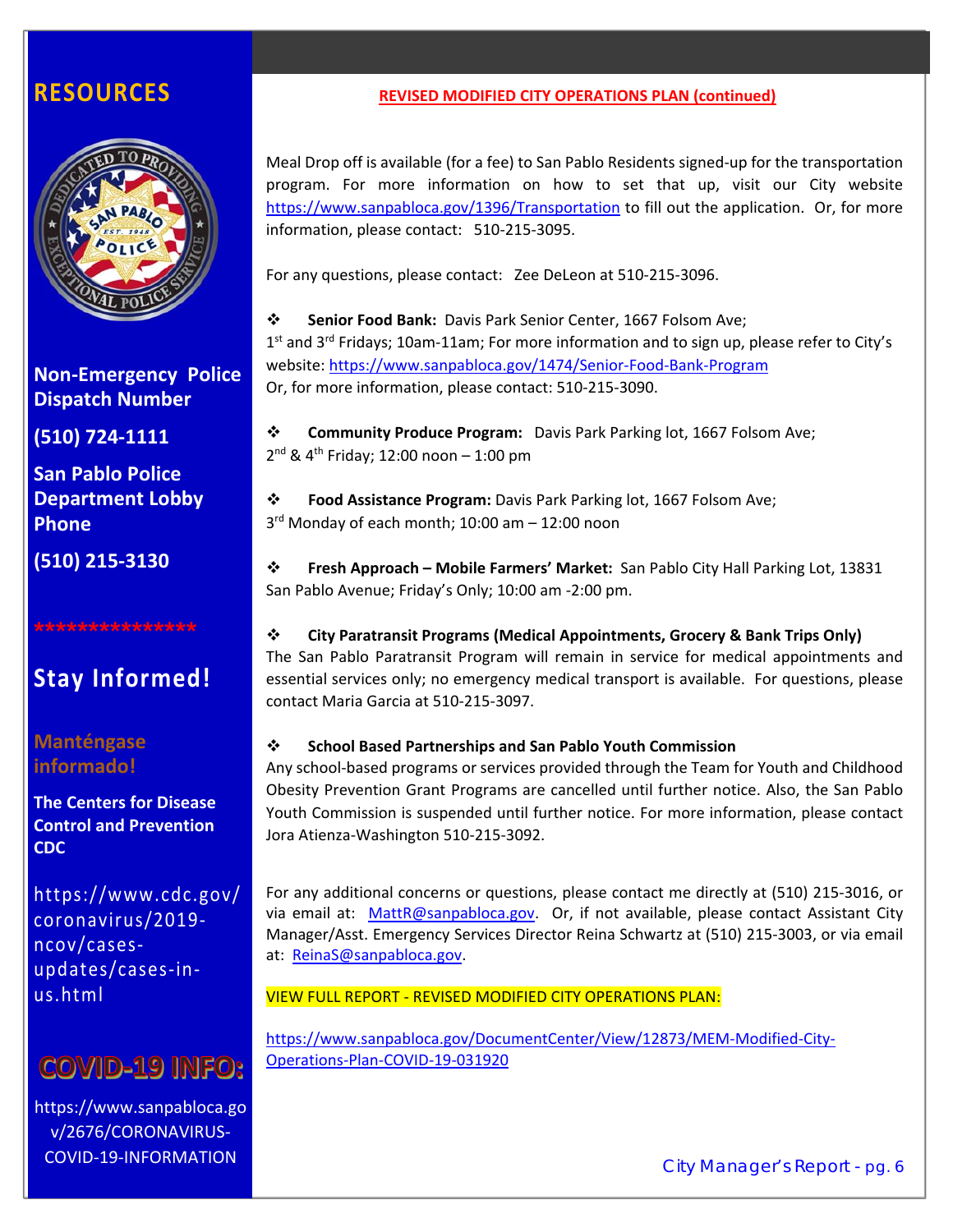The Community Services Department is excited to announce its **NEW Virtual Recreation Center page** which includes resources, indoor and outdoor activity links for ideas, and much more!

El Departamento de Servicios Comunitarios se complace en anunciar su **NUEVA página del Centro de Recreación Virtual** que incluye recursos, enlaces e ideas de actividades interiores y exteriores, jy mucho más!

### https://sanpabloca.go v/2680/Virtual‐ Recreation‐Center

# **COVID-19 INFO:**

https://www.sanpabloca.go v/2676/CORONAVIRUS‐ COVID‐19‐INFORMATION

# **SPECIAL ANNOUNCEMENTS/ ANUNCIOS ESPECIALES (continued)**

### **Fresh Air Encouraged!**

The County Shelter-in-Place Order allows people to leave their residence only to perform "Essential Activities."

One "Essential Activity" that is specifically called out in the order is outdoor activity! People are allowed (and even encouraged) to "engage in outdoor activity, provided the individuals comply with Social Distancing Requirements… such as, by way of example and without limitation, walking, hiking, and running." (Item 10.a.iii of the County Order)

County Health Services understands how difficult it can be to be cooped up in a home, so they are encouraging people to get outside – while keeping six‐feet apart, washing hands frequently, not shaking hands, etc. - and get some fresh air and exercise.

To that means, the City of San Pablo is keeping its parks and trails open to the public. We are, however, closing all of the children's play structures and prohibiting people from using them during this Shelter‐in‐Place in order to minimize transmission of the virus. But please feel free to come to our parks and get some fresh air!

#### **¡Tome aire fresco!**

La Orden de Refugio en el Lugar activada por el condado permite a las personas salir de su residencia solo para realizar "actividades esenciales".

¡Una "actividad esencial" que se menciona específicamente en la Orden es la actividad al aire libre! Se permite (e incluso se recomienda) a las personas a "participar en actividades al aire libre, siempre que las personas cumplan con los requisitos de distancia social ... como, a modo de ejemplo y sin limitación, caminar, caminar por los senderos y correr". (Artículo 10.a.iii de la Orden del Condado)

El Departamento Servicios de Salud del Condado comprende lo difícil que puede ser

estar encerrado en la casa, por lo que están alentando a las personas a salir, mientras se mantienen a seis pies de distancia, se laven las manos con frecuencia, no se dan la mano, etc., y ahí obtener un poco de aire fresco y ejercicio.

Por eso la ciudad de San Pablo mantendrá sus parques y senderos abiertos al público. Sin embargo, todas las estructuras de juego para niños estarán cerradas y el uso de ellas será prohibido durante esta Orden de refugio en el lugar para minimizar la transmisión del virus. ¡Pero siéntase libre de venir a nuestros parques y tomar aire fresco!

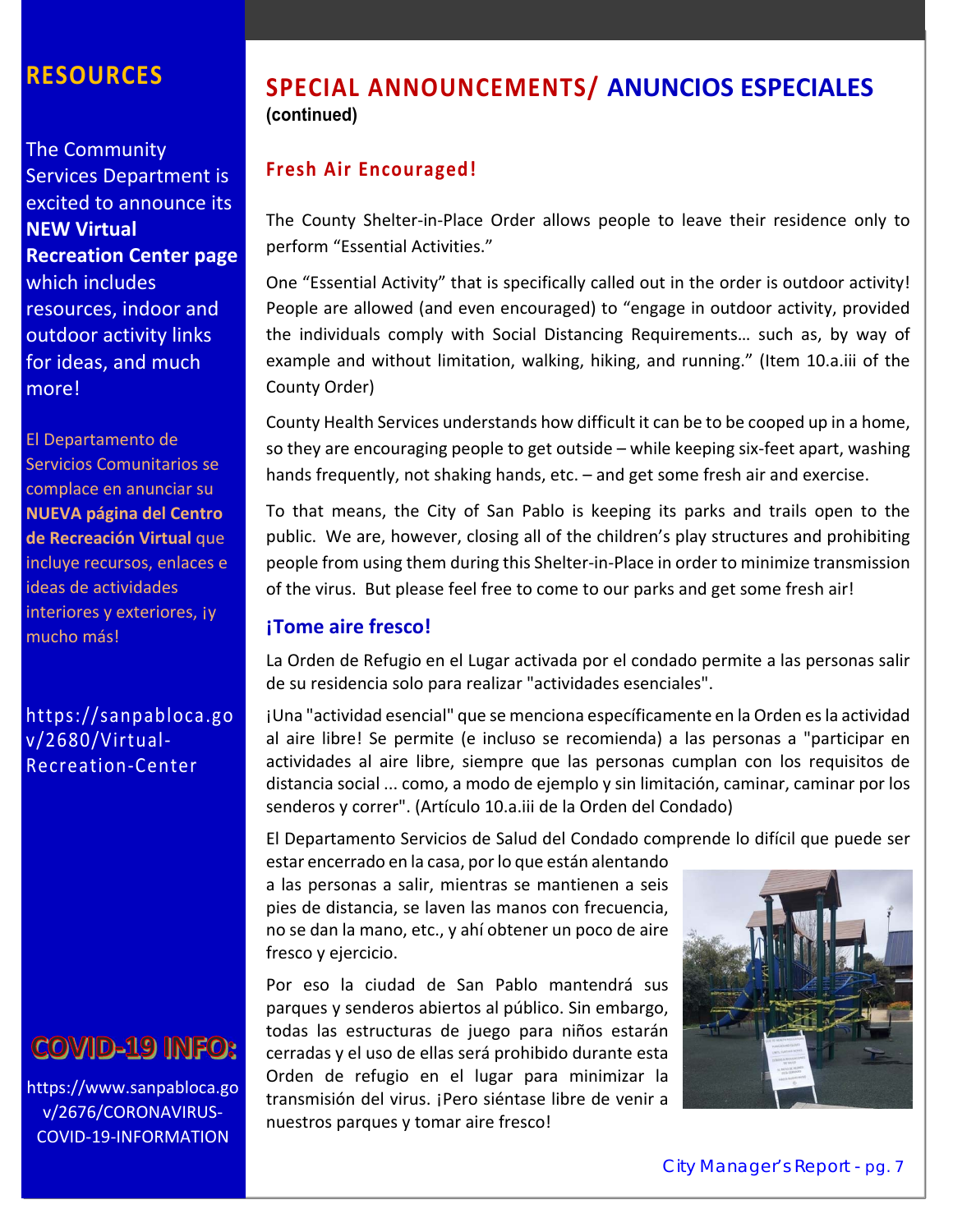# **RESOURCES COVID‐19**

People may be sick with the virus for 1 to 14 days before developing symptoms.

People may experience:

- $\bullet$  cough
- fever
- tiredness
- difficulty breathing (severe cases)

Las personas pueden estar enfermas con el virus durante 1 a 14 días antes de desarrollar síntomas.

Las personas pueden experimentar:

- tos
- fiebre
- cansancio
- dificultad para respirar (casos graves)

# **COVID-19 INFO:**

https://www.sanpabloca.go v/2676/CORONAVIRUS‐ COVID‐19‐INFORMATION

# **SPECIAL ANNOUNCEMENTS/ ANUNCIOS ESPECIALES (continued)**

### **Community Services Services**

The San Pablo City Council encourages all residents to become involved in their local community by serving on a Board or Commission. The detailed consideration and advice of Boards and Commissions are often the catalysts for innovative programs and improved services. Serving on a board or commission can be a rewarding experience for community service‐minded residents. It is an excellent way to participate in the functioning of local government and to make a personal contribution to the improvement of our community. General information regarding the role of each commission as well as when and where they meet can be obtained from the City's website at http://www.sanpabloca.gov/boardsandcommissions.

#### **Interesado en servir en una de las juntas o comisiones de la ciudad?**

El Ayuntamiento de San Pablo alienta a todos los residentes a participar en su comunidad local al servir en una Junta o Comisión. La consideración detallada y el asesoramiento de las Juntas y Comisiones son a menudo los catalizadores de programas innovadores y servicios mejorados. Servir en una junta o comisión puede ser una experiencia gratificante para los residentes con vocación de servicio comunitario. Es una excelente manera de participar en el funcionamiento del gobierno local y hacer una contribución personal a la mejora de nuestra comunidad. Se puede obtener información general sobre el papel de cada comisión, así como cuándo y dónde se reúnen en el sitio web de la Ciudad en http://www.sanpabloca.gov/boardsandcommissions.

**Advisory Committee on Aging:** Three (3) Vacancies

**Childhood Obesity Prevention Advisory Group:** One (1) Vacancy

**Contra Costa Mosquito & Vector Control District (San Pablo Representative):**  One (1) Vacancy

**Measures Q & K Citizens Oversight Committee:**  One (1) Vacancy

**Contra Costa County Area Agency on Aging**  One (1) Vacancy

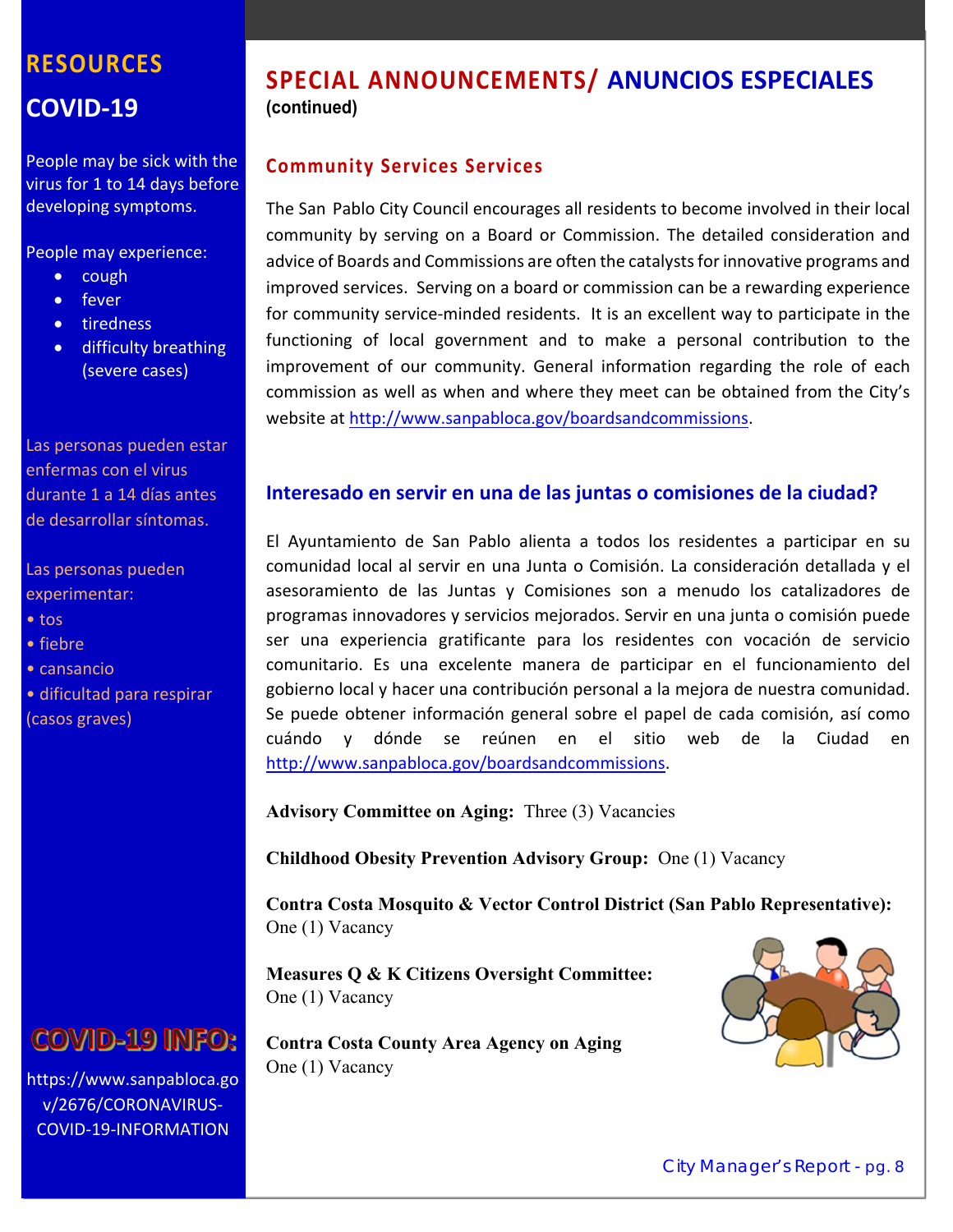2020 Census www.CoCoCensus.org www.UWBA.org/Census

Text COUNT to 925‐402‐4057\*

for updates and information about Census 2020. \*Message and data rates may apply. Reply EXIT at any time to stop receiving messages.

para actualizaciones e información sobre el Censo 2020. \* Pueden aplicarse tarifas de mensajes y datos. Responda EXIT en cualquier momento para dejar de recibir mensajes.

Contact the City of San Pablo at (510) 215‐3068

# **COVID-19 INFO:**

COVID-19-INFORMATION https://www.sanpabloca.go v/2676/CORONAVIRUS‐

### **SPECIAL ANNOUNCEMENTS/ ANUNCIOS ESPECIALES (continued)**

**THE 2020 CENSUS! WE ALL COUNT!** 

**Your Invitation To Respond** 



**The time is now. Help shape your future, and your community's future, by responding to the 2020 Census.** 

The 2020 Census will ask a few simple questions about you and everyone who is or will be living with you on April 1, 2020.

For the first time, you can choose to complete the census online, by phone, or by mail. Find out more about each of these methods below:

#### **Su invitación a responder**

**EVERYONE COUNTS** 

**CITY<sup>or</sup>SAN PABLO CENSUS 2020 TODOS CONTAMOS** 

**El tiempo es ahora. Ayude a moldear su futuro y el de su comunidad respondiendo al Censo 2020.** 

El Censo 2020 hará algunas preguntas simples sobre usted y sobre todos los que viven o vivirán con usted el 1 de abril de 2020.

Por primera vez, puede optar por completar el censo en línea, por teléfono o por correo. Obtenga más información sobre cada uno de estos métodos a continuación:

> https://2020census.gov/en/ways-torespond/responding‐online.html

**Online Response Guide visit:** 

**Phone Response Guide visit:** 

https://2020census.gov/en/ways‐to‐ respond/responding‐by‐phone.html

**Paper (Mail) Response Guide visit:** 

https://2020census.gov/en/ways‐to‐respond/responding‐by‐mail.html

City Manager's Report - pg. 9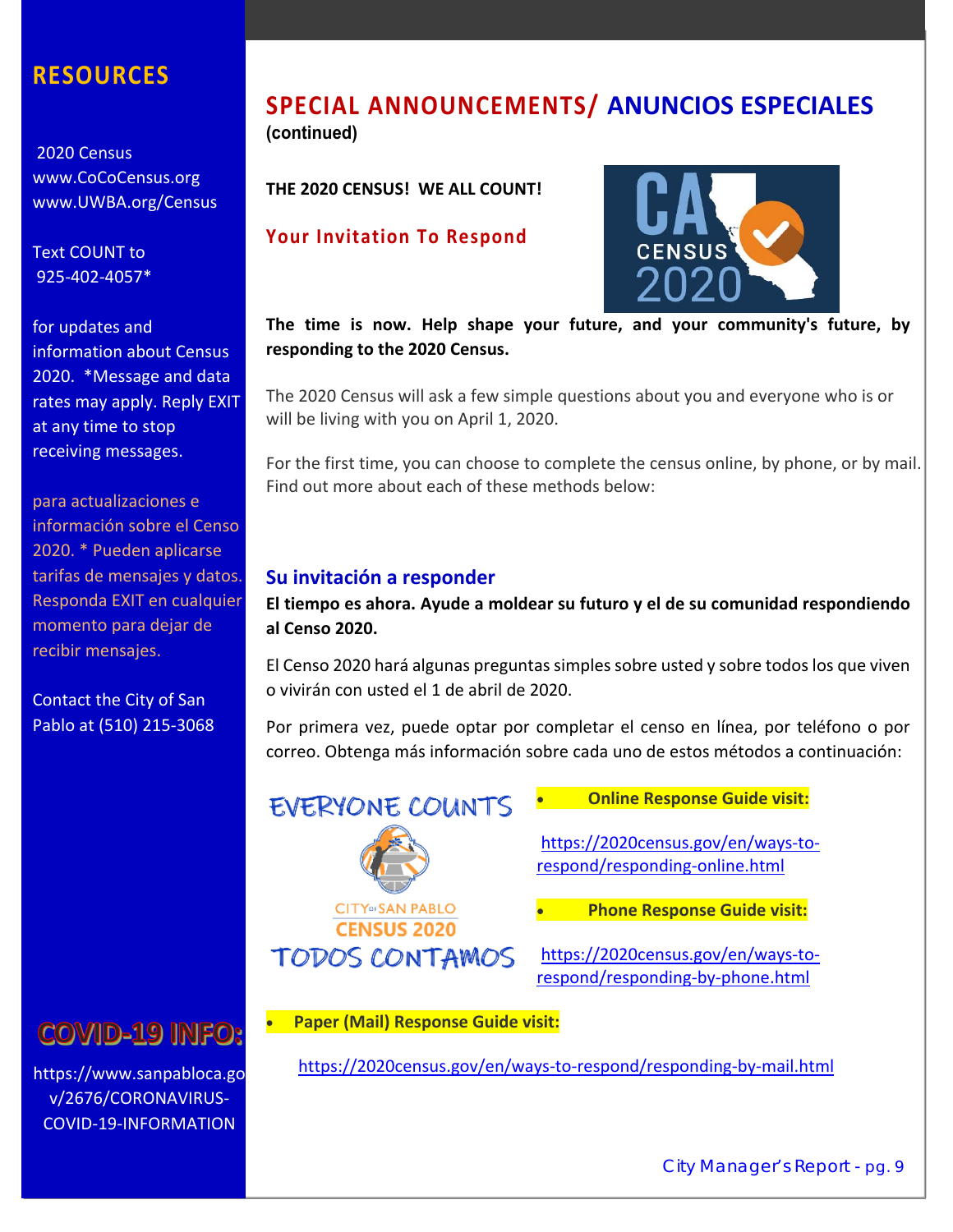# **PROJECT UPDATES** / **Actualizaciones de Proyectos**

## **NEW CITY HALL PROJECT**



The City is currently constructing a new 42,000 square foot two‐story City Hall at the corner of Gateway Avenue and Chattleton Lane. The new building will be LEED Silver and will provide for a more efficient work space and room for the City's growing workforce. Construction on the New San Pablo City Hall is progressing with external and interior painting underway for completion by mid‐November 2019 subject to rain delays. Overall, construction is scheduled for completion in early 2020.

#### **CONSTRUCTION THIS WEEK**

Construction is limited during the shelter-in-place period But, remains active as "essential infrastucture" project.

# **Proyecto de el Nuevo Ayuntamiento de La Ciudad**

**ACES** 2019

Actualmente, la Ciudad está construyendo un nuevo Ayuntamiento de dos pisos y 42,000 pies cuadrados en la esquina de Gateway Avenue y Chattleton Lane. El nuevo edificio será LEED Silver y proporcionará un espacio de trabajo más eficiente y espacio para la creciente fuerza laboral de la Ciudad. La construcción en el nuevo ayuntamiento de San Pablo sigue progresando con la pintura del exterior e interior que se completara para los mediados de noviembre 2019 conforme a las demoras de la lluvia. En general, la construccion esta programada para completarse a principios de 2020.

#### **Construcción esta semana**

La construcción es limitada durante el período de refugio‐ en‐ el lugar, pero permanece activo como proyecto de "infraestructura esencial".

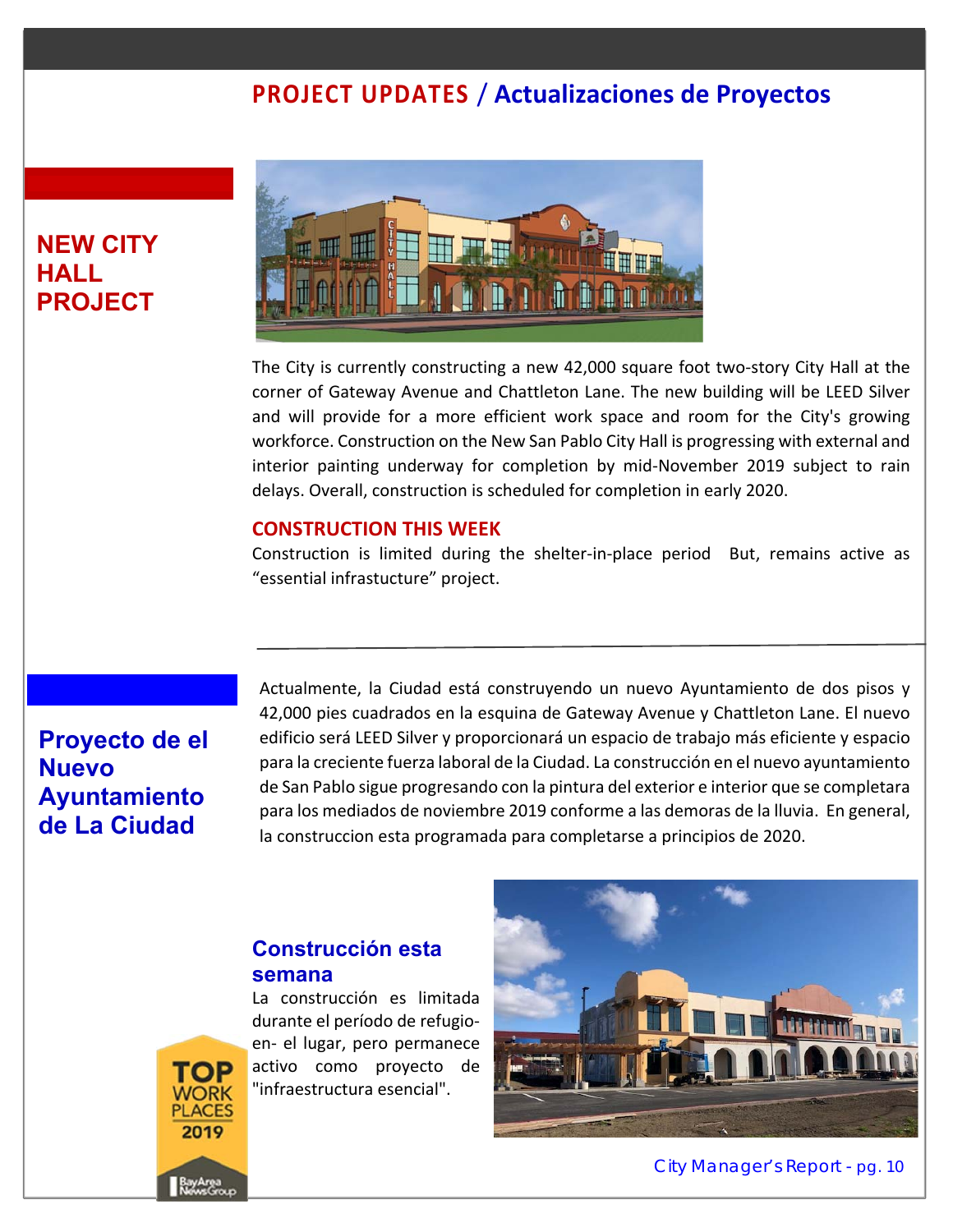### **PROJECT UPDATES** / **Actualizaciones de Proyectos (continued)**



The City and the Contra Costa County Fire Protection District are currently constructing a new, state‐of‐the‐art Fire Station 70 at the corner of Market and 23rd Streets which will replace the current fire station located on San Pablo Avenue. The new location will be more central to the City and will provide for better response times. Construction is ongoing and schedueld for completion in December 2020.

#### **CONSTRUCTION THIS WEEK**

County FS #70 Proejct is an "essential infrastructure" project and remains fully active during the shelter-in-place period. Framing continues in the apparatus bay. Roof trusses were delivered to the site and is being installed. Interior electrical and plumbing work is also ongoing. Elevator steel will be delivered onsite this week. All work is limited to within the property and fenced area. The contractor has instructed its workforce to practice social distancing within their work area.

# **Nueva Estación de Bomberos 70**

**NEW FIRE STATION 70** 

> La Ciudad y el Distrito de Protección de Incendios del Condado de Contra Costa están construyendo una nueva Estación de Bomberos 70 con instalaciones‐avanzadas en la esquina de las calles Market y 23 que reemplazará a la actual estación de bomberos ubicada en la Avenida San Pablo. La nueva ubicación será más céntrica para la ciudad y proporcionará un mejor tiempo de respuesta . La construcción sigue continuamente. La construccion sigue y esta programada para completarse en diciembre de 2020.

#### **Construcción esta semana**

El Proyecto FS 70 del Condado es un proyecto de "infraestructura esencial" y permanece completamente activo durante el período de refugio‐en‐el lugar. El encuadre continúa con el encuadre para el estacionamiento de camiones de bomberos. Se están instalando las armaduras del techo. El trabajo eléctrico y de plomería interior también están en curso. Traerán el acero para los ascensores al sitio esta semana. Todo el trabajo está limitado dentro de la propiedad y el área cercana. El contratista dio instrucciones a su fuerza laboral para practicar el distanciamiento social dentro de su área de trabajo.

2019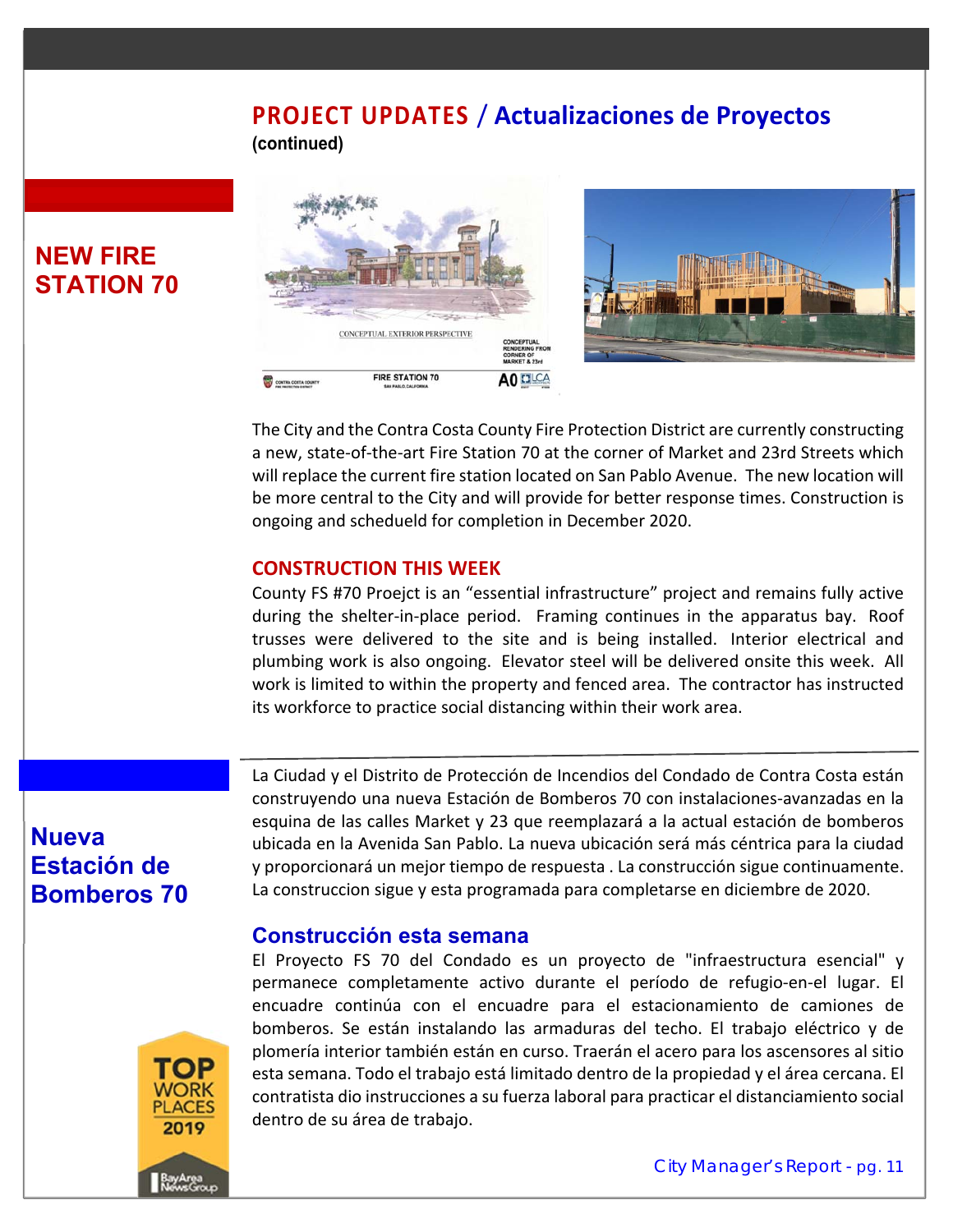### **PROJECT UPDATES** / **Actualizaciones de Proyectos (continued)**

# **WILDCAT CREEK RESTORATION & GREENWAY TRAIL PROJECT**

The Wildcat Creek Restoration and Greenway Trail project construction bids were advertised in November 2019 and City Council awarded the project to the lowest responsive bidder, Ghilotti Construction, in January 2020. Construction for the project will begin in late February and is anticipated to be completed by the end of 2020. Some tree removal and parking lot improvements will begin in spring 2020 while the creek restoration or majority of the construction work will start in the summer or dry season.

#### **CONSTRUCTION THIS WEEK**

The city's contractor is re-grading the 2023 Vale parking lot. The leftover asphalt grindings are being used as sub base. Additional aggregate base is being imported into the project. Electrical conduits, irrigation lines and storm drain systems are currently being installed. Concrete forms and rebars will be placed and poured next week. Forecasted rain will have an effect on the ground conditions.

## **Restauración del Arroyo Wildcat & Instalacion de un Sendero**

Las licitaciones para la construcción del proyecto Restauracion del Arroyo Wildcat e Instalacion de Sendero Verde se anunciaron en noviembre de 2019 y el Ayuntamiento otorgó el proyecto al licitador con oferta más baja, Ghilotti Construction, en enero de 2020. La construcción del proyecto comenzará a fines de febrero y se espera completar para fines de 2020. Se removerán algunos árboles en la primavera de 2020. Mejoramientos de estacionamiento también comenzarán en la primavera de 2020. La restauración del arroyo o la mayoría de los trabajos de construcción comenzarán en el verano o la estación seca.

#### **Construcción esta semana**

El contratista de la Ciudad está nivelando otra vez el estacionamiento 2023 Vale. Los restos de molienda de asfalto se están utilizando como sub‐base. Se está importando

una base agregada adicional para el proyecto. Actualmente se están instalando conductos eléctricos, líneas de riego y sistemas de drenaje pluvial. Formas de concreto y barras de refuerzo se verterán y se colocarán la próxima semana. La lluvia pronosticada afectara las condiciones de la tierra.